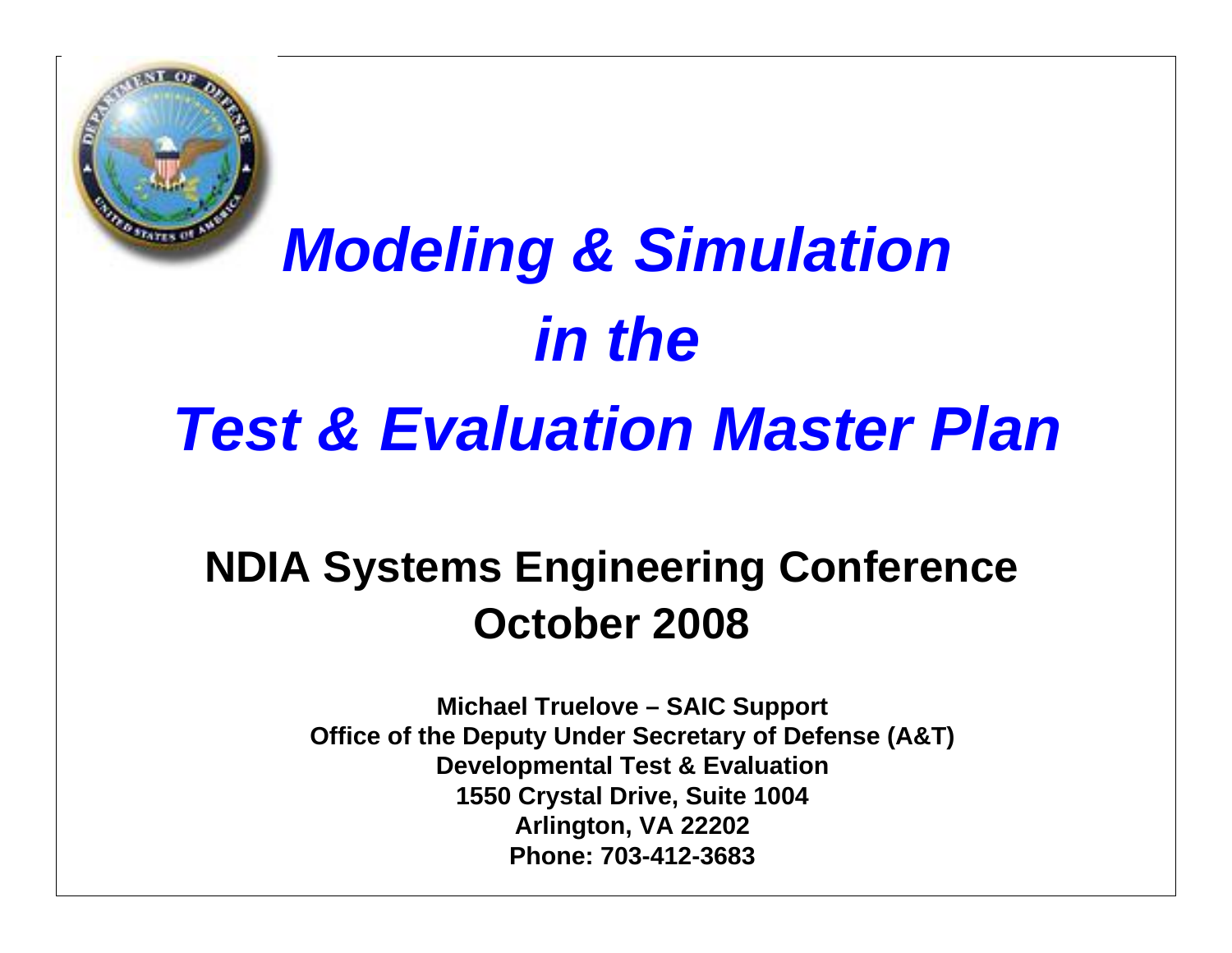### *Acquisition M&S Governance Structure*



**AMSWG is anchored in acquisition community and linked to industry and the DoD M&S community**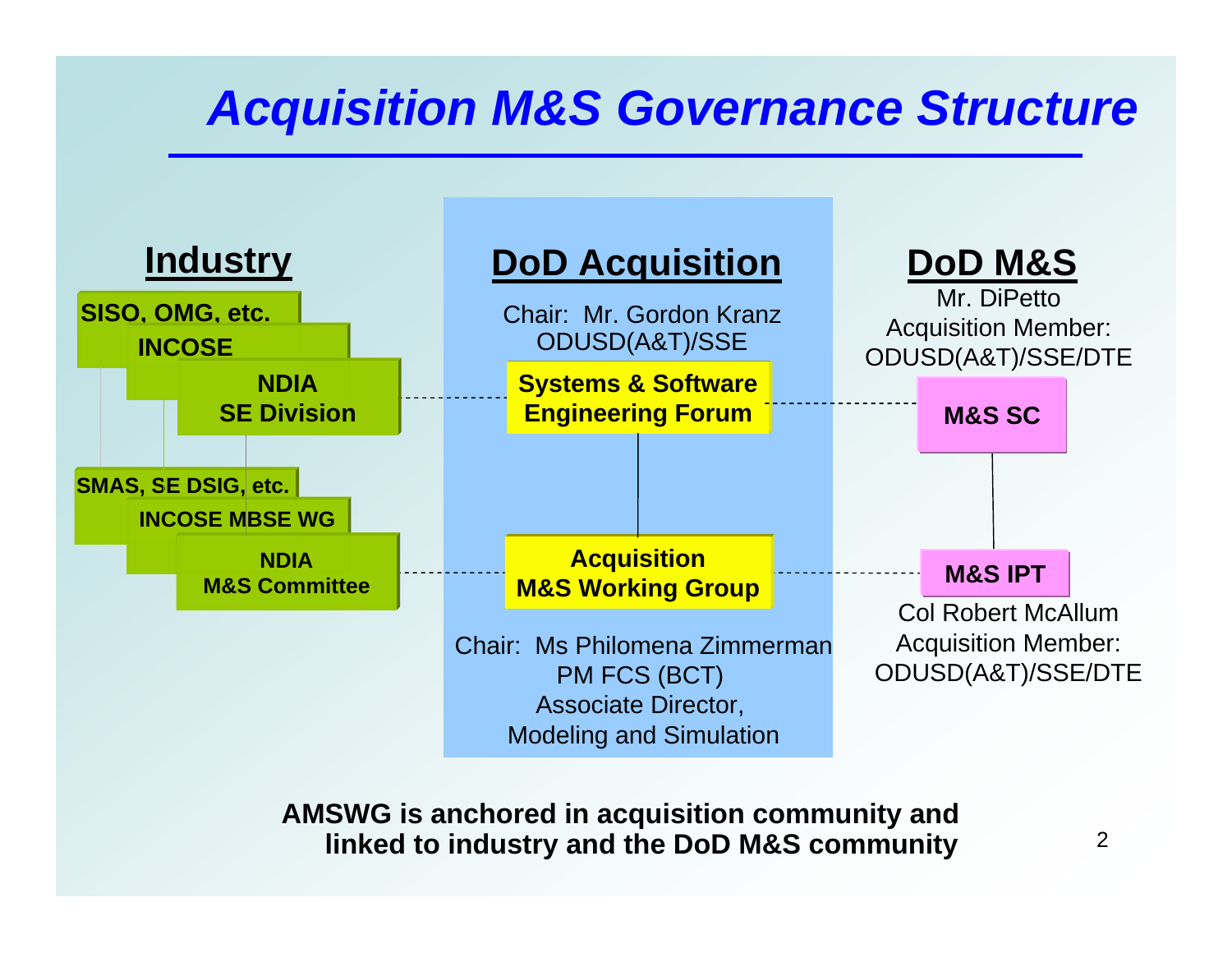# **Content of Acquisition M&S Master Plan**



**Department of Defense**

**Acquisition Modeling and Simulation Master Plan**

**Issued by the**

**DoD Systems Engineering Forum**

**April 17, 2006**

- **Foreword**
- **Introduction**
	- **Purpose**
	- **Vision**
	- **Scope**
- **Objectives (5)**
- **Actions (40)**
	- **Action**
	- **Rationale** (why it's needed)
	- **Discussion** (implementation guidance)
	- **Lead & supporting organizations**
	- **Products** (what is expected)
	- **Completion goal (year)**
- **Execution Management**

<http://www.acq.osd.mil/sse/as/guidance.html>

1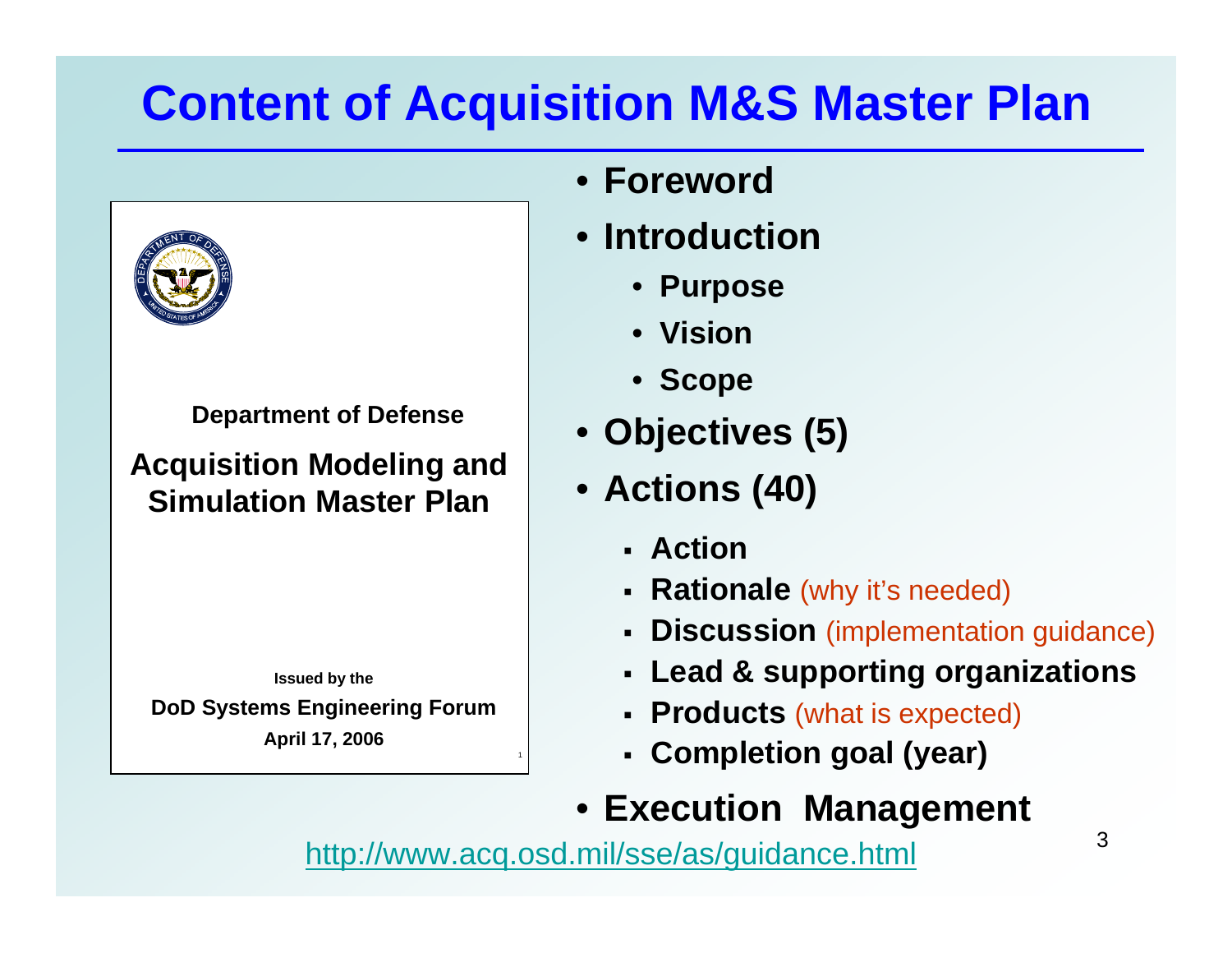### **A Decade of Studies on M&S Support to Acquisition**

- *1. Final Report of the Acquisition Task Force on M&S*, 1994 Sponsor: DDR&E (Dr. Anita Jones); Chair: VADM T. Parker, USN (Ret.)
- *2. Naval Research Advisory Committee Report on M&S*, 1994 Sponsor: ASN(RDA); Chair: Dr. Delores Etter
- *3. Collaborative Virtual Prototyping Assessment for Common Support Aircraft*, 1995 Sponsor: Naval Air Systems Command; conducted by JHU APL and NSMC
- *4. Collaborative Virtual Prototyping Sector Study*, 1996 North American Technology & Industrial Base Organization; sponsor: NAVAIR
- *5. Application of M&S to Acquisition of Major Weapon Systems*, 1996 American Defense Preparedness Association; sponsor: Navy Acqn. Reform Exec.
- *6. Effectiveness of M&S in Weapon System Acquisition*, 1996 Sponsor: DTSE&E (Dr. Pat Sanders); conducted by SAIC (A. Patenaude)
- *7. Technology for USN and USMC, Vol. 9: M&S*, 1997 Naval Studies Board, National Research Council; sponsor: CNO
- 4*8. A Road Map for Simulation Based Acquisition*, 1998 Joint SBA Task Force (JHU APL lead); sponsor: Acquisition Council of EXCIMS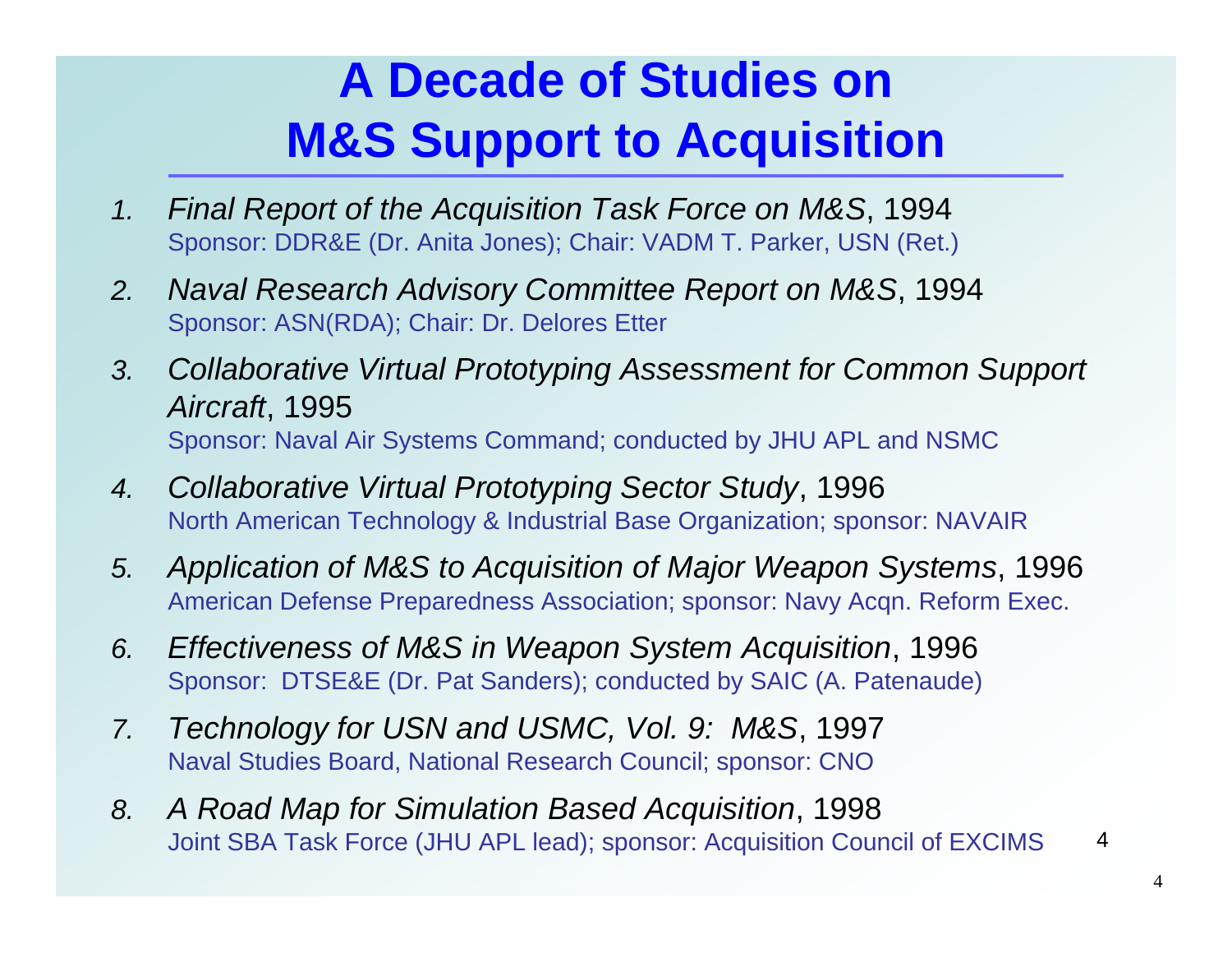### **A Decade of Studies onM&S Support to Acquisition**

- *9. M&S for Analyzing Advanced Combat Concepts*, 1999 Defense Science Board Task Force (Co-chairs: L. Welch, T. Gold)
- *10. Advanced Engineering Environments*, 1999 National Research Council; sponsor: NASA
- *11. Survey of M&S in Acquisition*, 1999 and 2002 Sponsor: DOT&E/LFT&E; conducted by Hicks & Associates (A. Hillegas)
- *12. Test and Evaluation*, 1999 Defense Science Board Task Force (Chair: C. Fields)
- *13. "SIMTECH 2007" Workshop Report*, 2000 Military Operations Research Society (Chair: S. Starr)
- *14. M&S in Manufacturing and Defense Systems Acquisition*, 2002 National Research Council; sponsor: DMSO
- *15. M&S Support to the New DoD Acquisition Process*, 2004 NDIA Systems Engineering Div. M&S Committee; sponsor: PD, USD(AT&L)DS
- *16. Missile Defense Phase III M&S*, 2004 Defense Science Board Task Force (Chair: W. Schneider)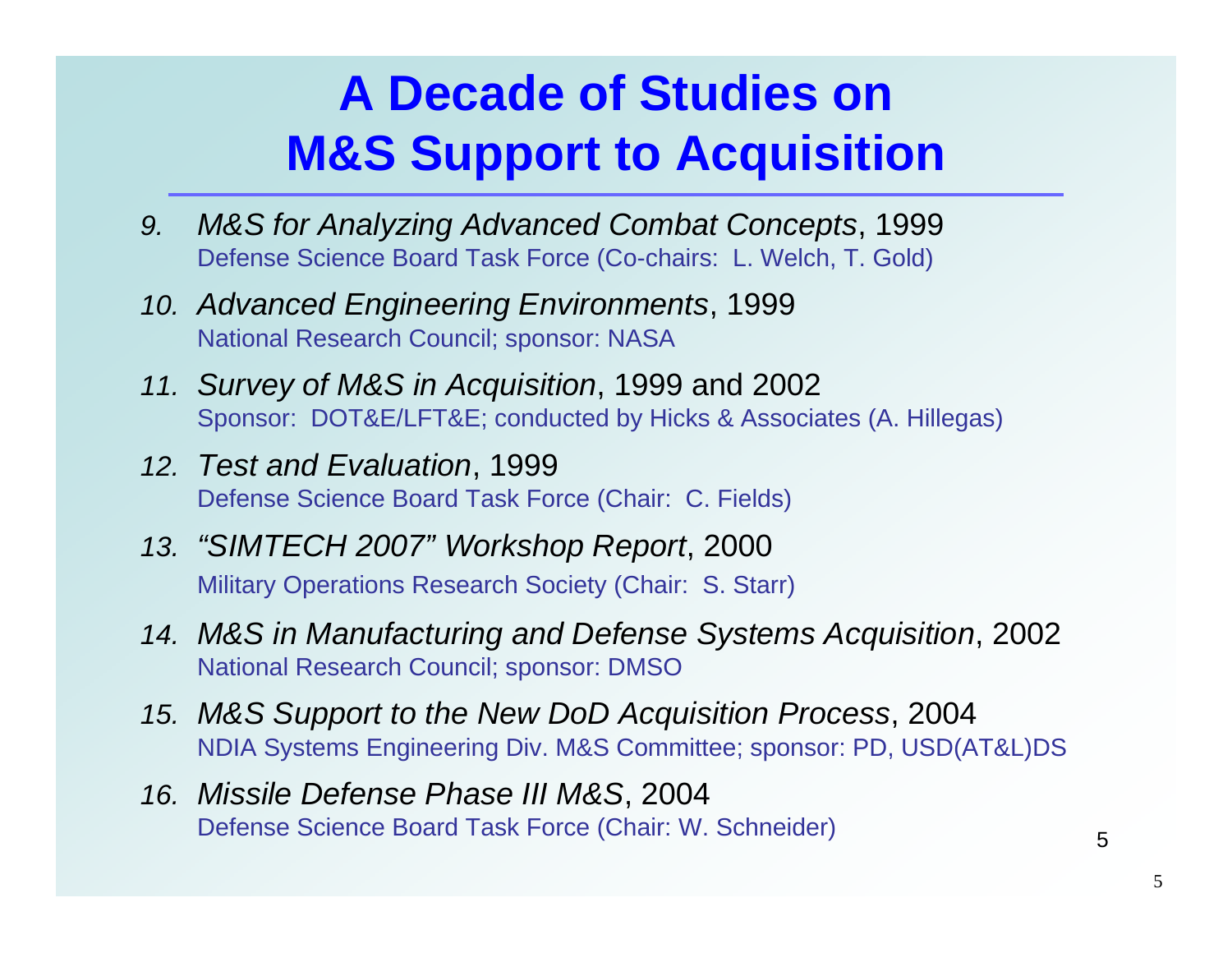### *Five Objectives, 40 Actions*

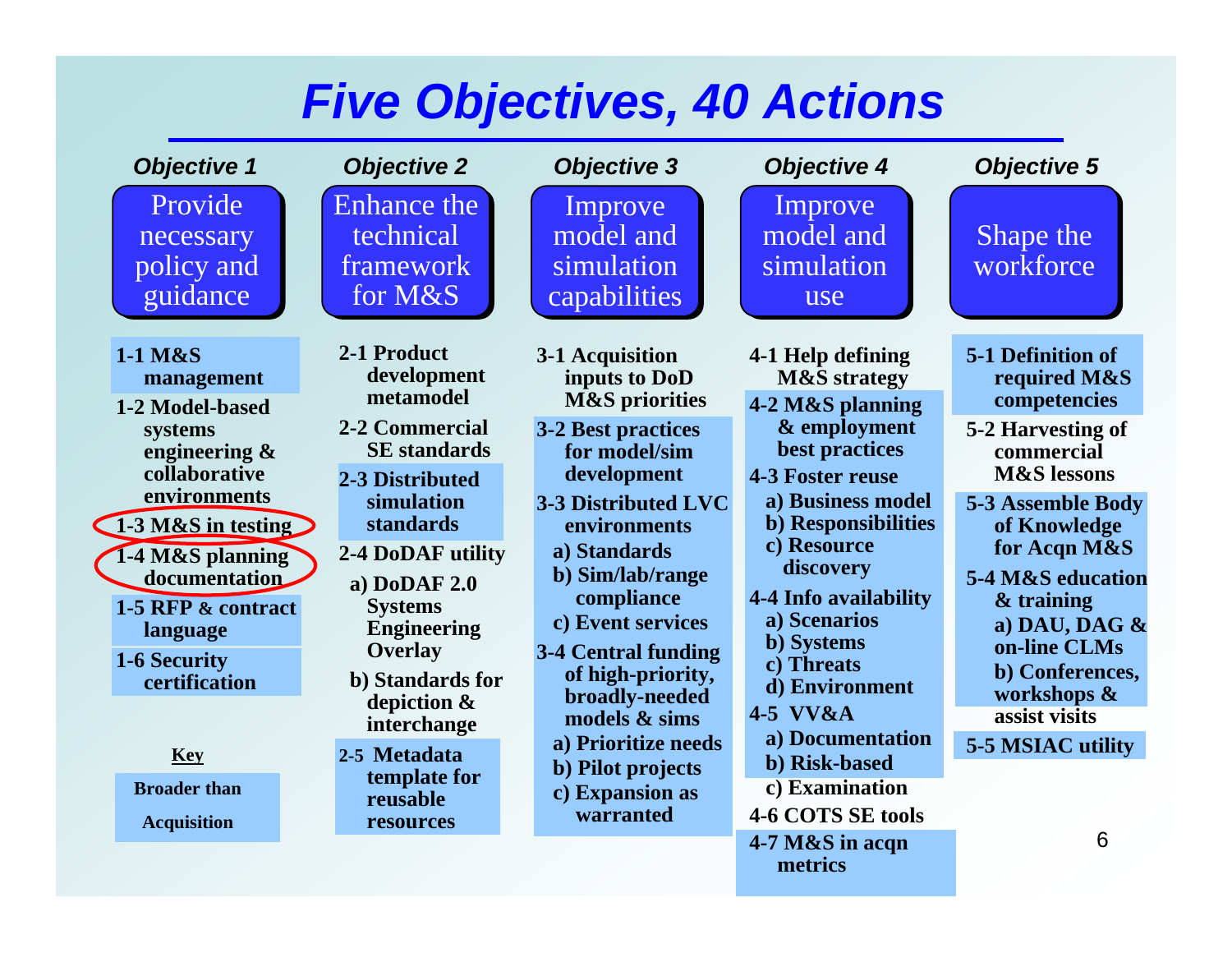**ACTION 1-3. Establish policy and guidance on appropriate use of M&S to plan tests, complement system live tests, and assess joint capabilities.**

**ACTION 1-4. Establish policy to require documented M&S planning as part of the Systems Engineering Plan, T&E Strategy, and T&E Master Plan.**

**PRODUCTS: Revised policy and guidance in DoDI 5000.2, DAG, and TEMP guidance**

> **This is not a recommendation to replace testing with models and simulations**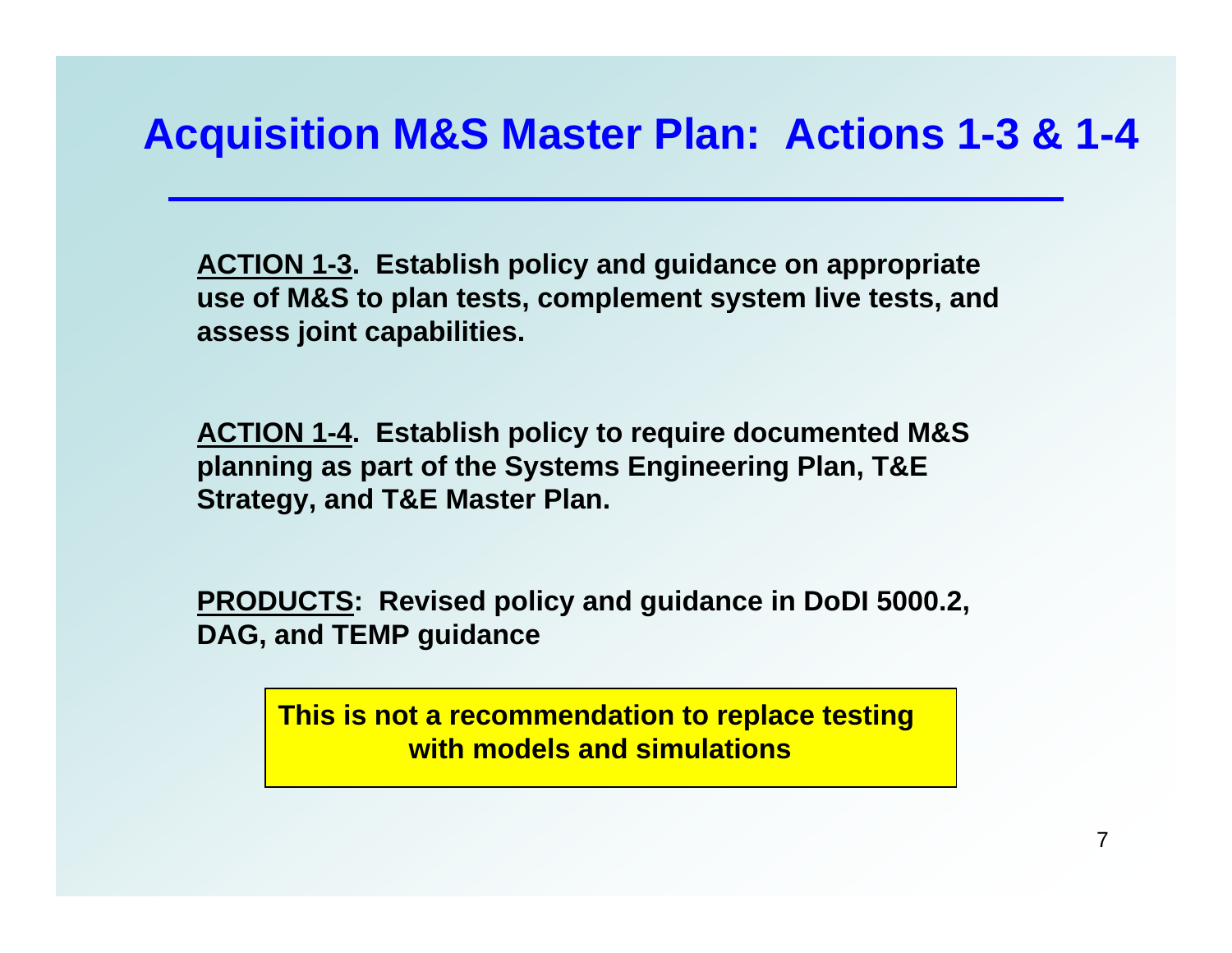### **Current Policy Regarding the use of Models & Simulations**

#### **DoDI 5000.2; Enclosure 5**

**E5.1** The PM, in concert with the user and test and evaluation communities, shall coordinate developmental test and evaluation (DT&E), operational test and evaluation (OT&E), LFT&E, family-of-systems interoperability testing, information assurance testing, and modeling and simulation (M&S) activities, into an efficient continuum, closely integrated with requirements definition and systems design and development. The T&E strategy shall provide information about risk and risk mitigation, provide empirical data to validate models and simulations, evaluate technical performance and system maturity, and determine whether systems are operationally effective, suitable, and survivable against the threat detailed in the System Threat Assessment.

Adequate time and resources shall be planned to support pre-test predictions and post-test reconciliation of models and test results, for all major test events.

**E5.3.1** Projects that undergo a Milestone A decision shall have a T&E strategy that shall primarily address M&S, including identifying and managing the associated risk, and that shall evaluate system concepts against mission requirements.

**E5.4.7** Appropriate use of accredited <u>models and simulation</u> shall support DT&E<sub>g</sub> IOT&E, and LFT&E.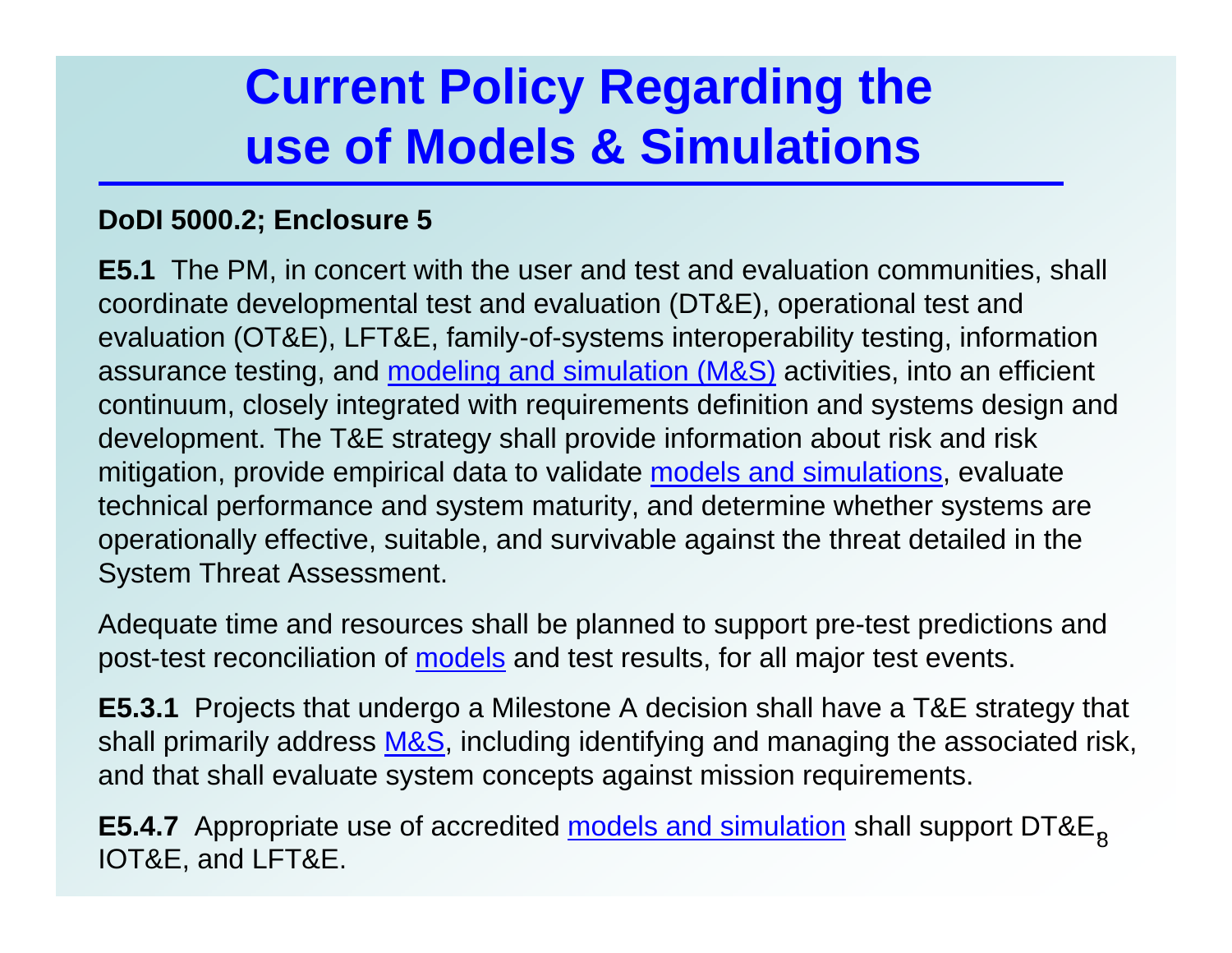### *Recent Test & Evaluation Policy*

**Reference: December 22, 2007 Memorandum Signed by: Dr. Charles McQueary; Director, Operational Test & Evaluation Mr. John Young, Jr.; Under Secretary of Defense for Acquisition, Technology & Logistics**

T&E must be brought to bear at the beginning of the system life cycle.

Developmental and operational test activities shall be integrated and seamless throughout the systems life cycle.

Evaluations shall include a comparison with current mission capabilities using existing data, so that measurable improvements can be determined. If such evaluation is considered cost prohibitive the Service Component shall propose an alternative evaluation strategy.

To realize the benefits of modeling and simulation, T&E will be conducted in a continuum of live, virtual, and constructive system and operational environments.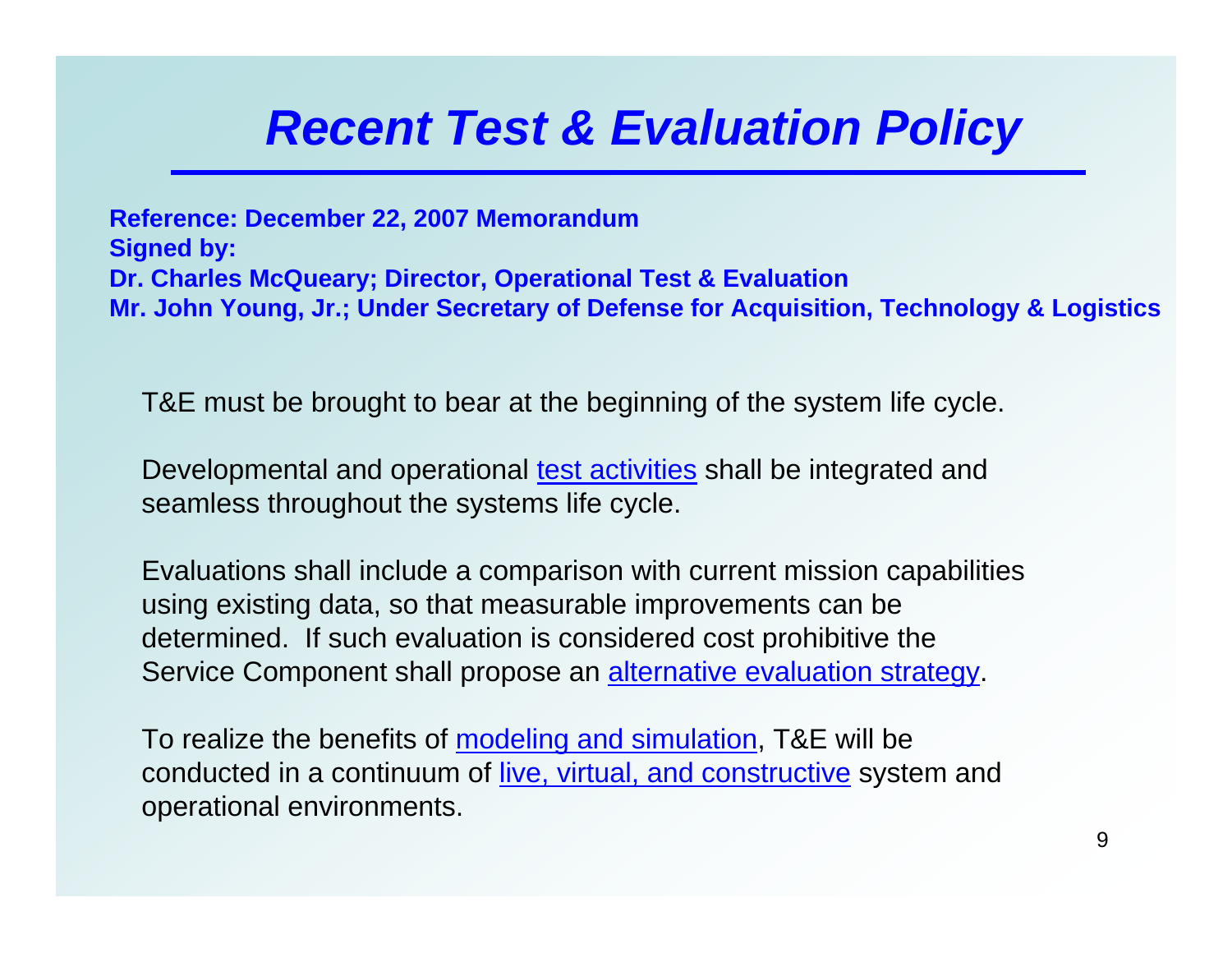### *Deputy, Director Developmental Test & Evaluation Initiative*

Examine the formats for the Test and Evaluation Strategy (TES) and the Test & Evaluation Master Plan (TEMP)

Either establish a single format for both documents or make the transition from one to the other seamless with a direct correlation

Revise the format for the TES/TEMP

Provide a recommended TES/TEMP format to adequately consider M&S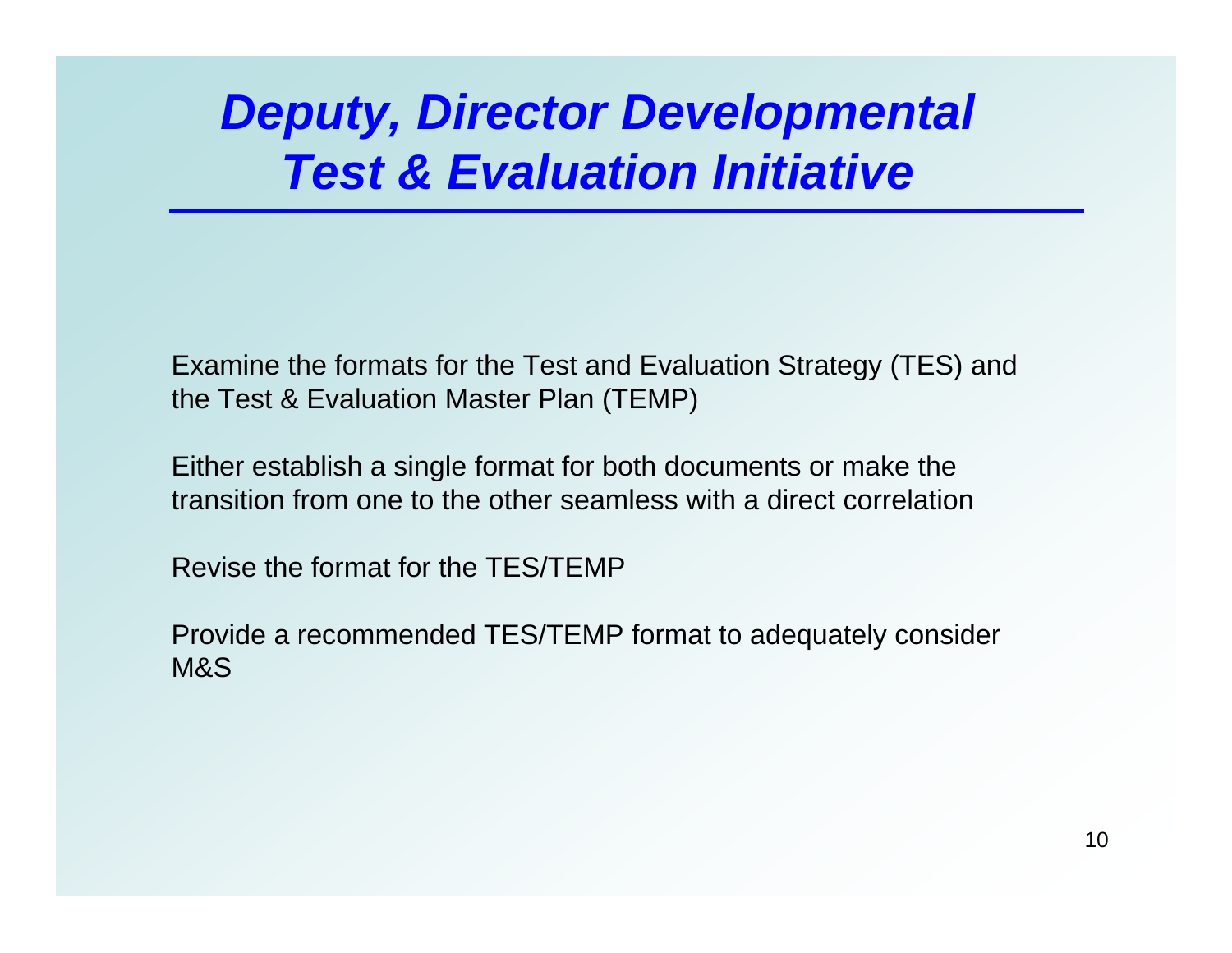### *Deputy, Director Developmental Test & Evaluation Initiative*

**A T&E Working Group worked the initiative:**

**Co-Leads:** Darlene Mosser-Kerner, OUSD (AT&L) Tom Carter, DOT&E

#### **Participating Organizations:**

OSD (AT&L) DT&E OSD DOT&EJFCOMDISAOPNAV 912HQ Department of the Army (DUSA-TEO) **COMOPTEVFOR** HQ Air Force (AQXA)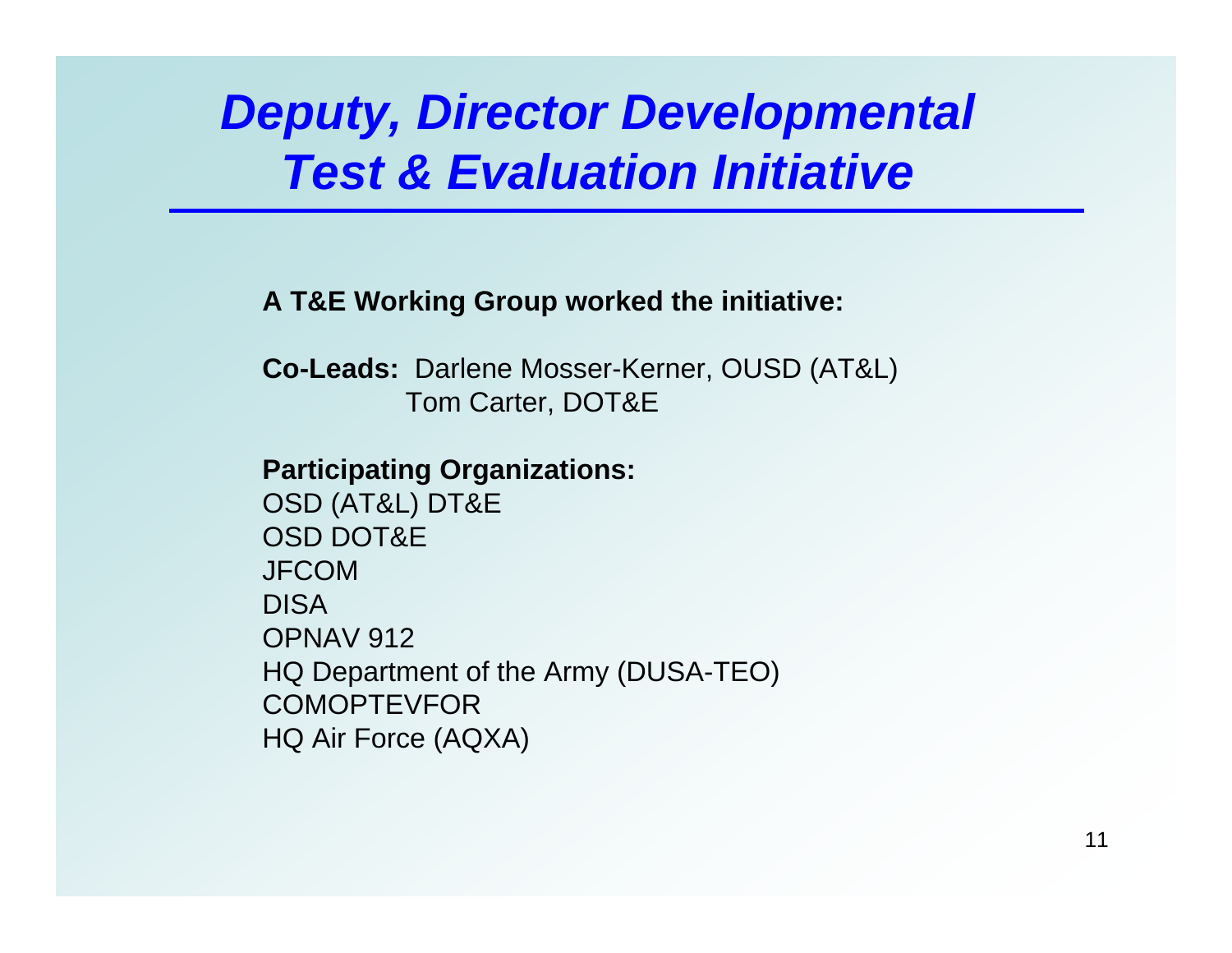# *How Documentation Can Help:*

Help a program manager think about how to plan for and incorporate M&S into the T&E process by identifying:

- how M&S can contribute to the T&E process
- high payoff areas in which to invest testing resources
- the most cost effective way of conducting T&E
- when it is too impractical or too costly to incorporate real world assets into a test and M&S may provide insight
- opportunities for M&S to support the T&E of a system in a SoS environment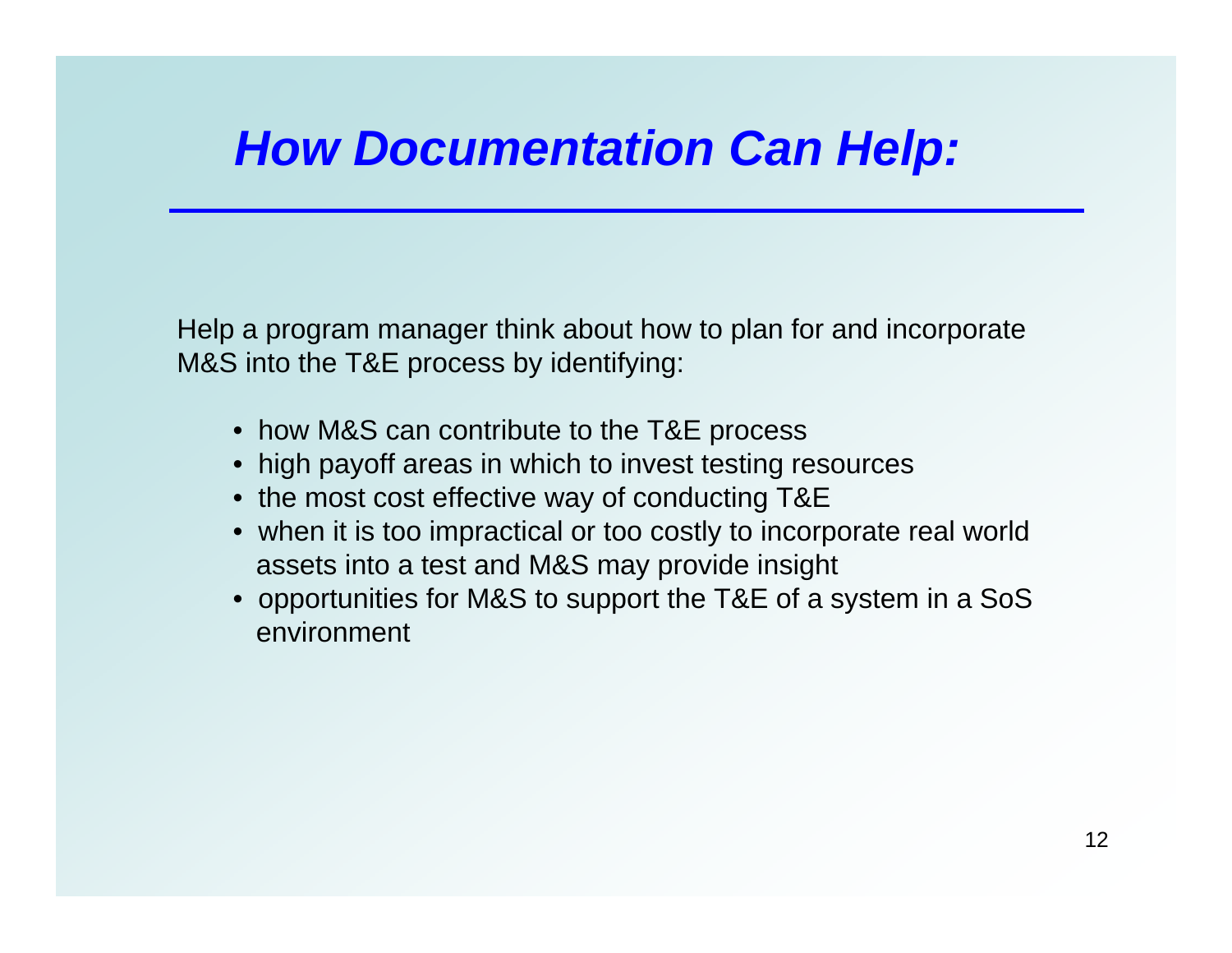### *Original M&S Input to the TEMP Format Rejected*

Submitted a full page for inclusion in the new TEMP format

Proposed new guidance for the Defense Acquisition Guidebook (DAG) Chapter 9

The full page submission was deemed too long and the input was rejected in total.

Convinced the T&E Working Group to include a short paragraph in the TEMP Format with a reference and link to new guidance in the DAG.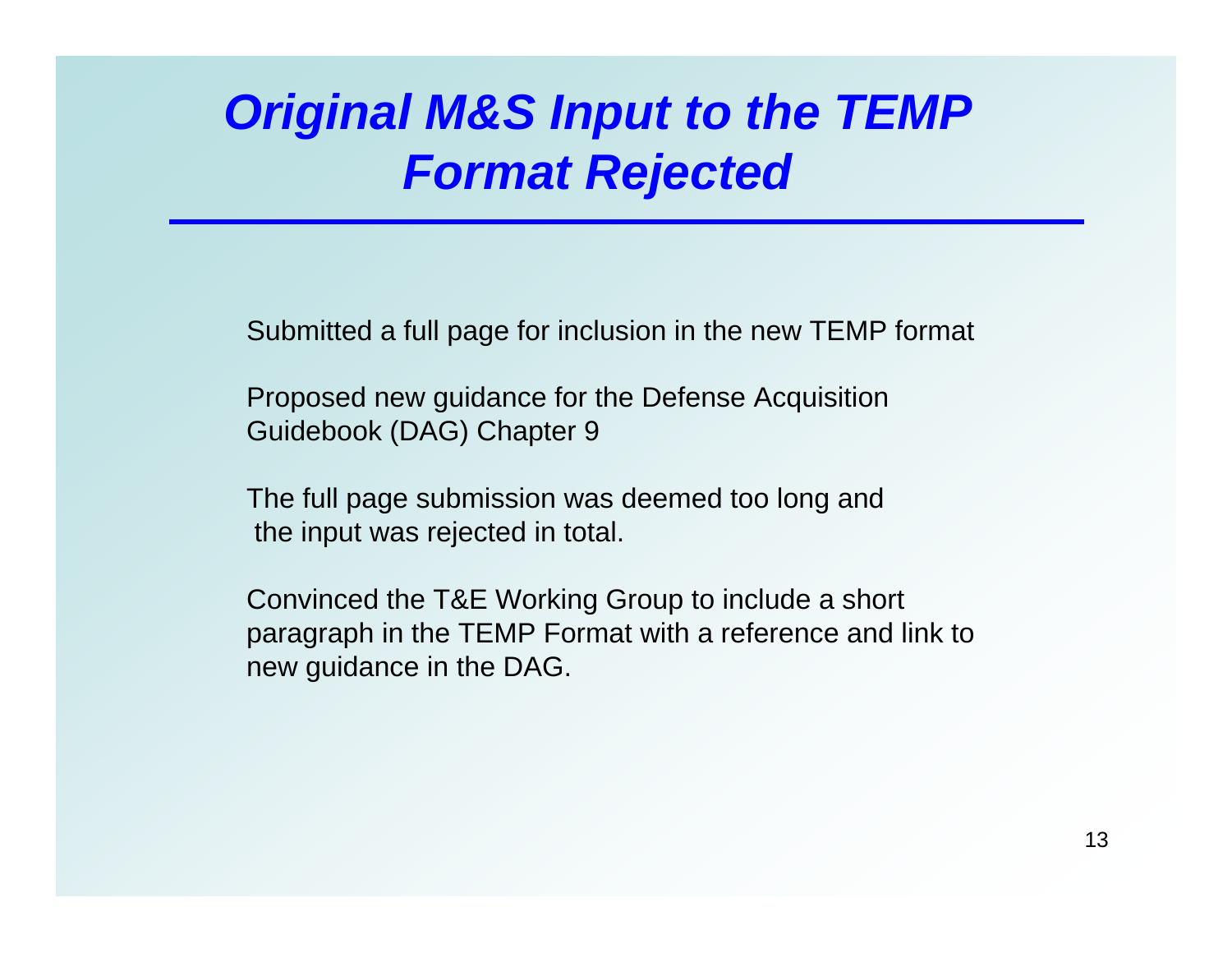### *Current M&S Input for the New TEMP Format*

### **2 .5 Modeling & Simulation (M&S)** –

Describe the key models and simulations and their intended use.

Include the test objectives to be addressed using M&S to include operational test objectives.

Identify data needed and the planned accreditation effort.

(Additional guidance for planning for the use of M&S can be found at the DT&E web page which DAG Sections 4.5.7 and DAG Section 9.3.4 will link to.) <http://www.acq.osd.mil/sse/dte/docs/M-S-Guidance-Acquisition-Workforce.pdf>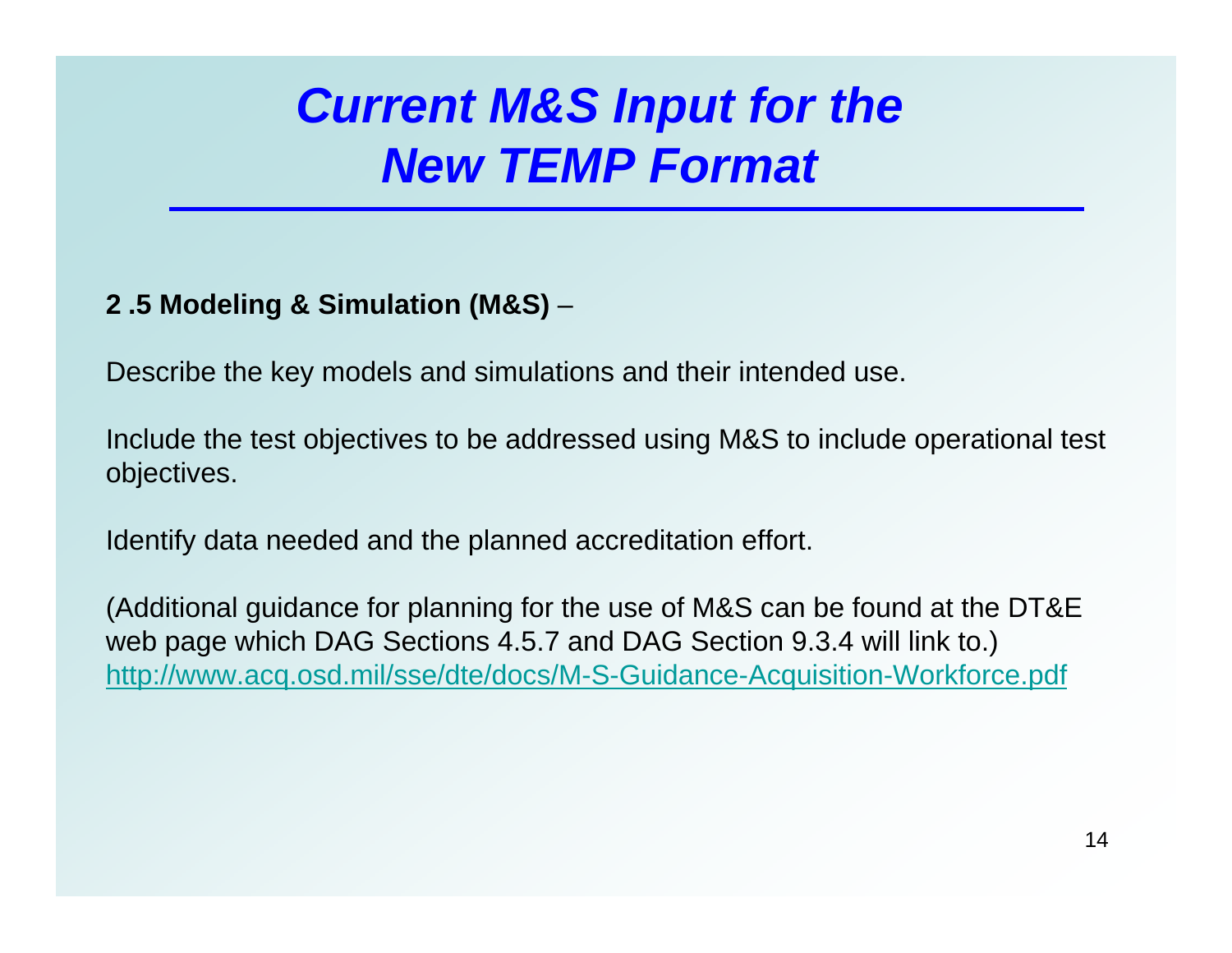## *Proposal for DAG Section 9.3.4 of TEMP Recommended Format:*

- •Document the intended use of models & simulations
- $\bullet$ Identify key models & simulations intended to support T&E
- •Identify the modeling & simulation data needed to support T&E
- For each model & simulation and its data describe the planned accreditation effort based on the assessment of the risk of using the model & simulation results for decisions being made
- Describe the standards (both government and commercial) with which the models & simulations and associated data must comply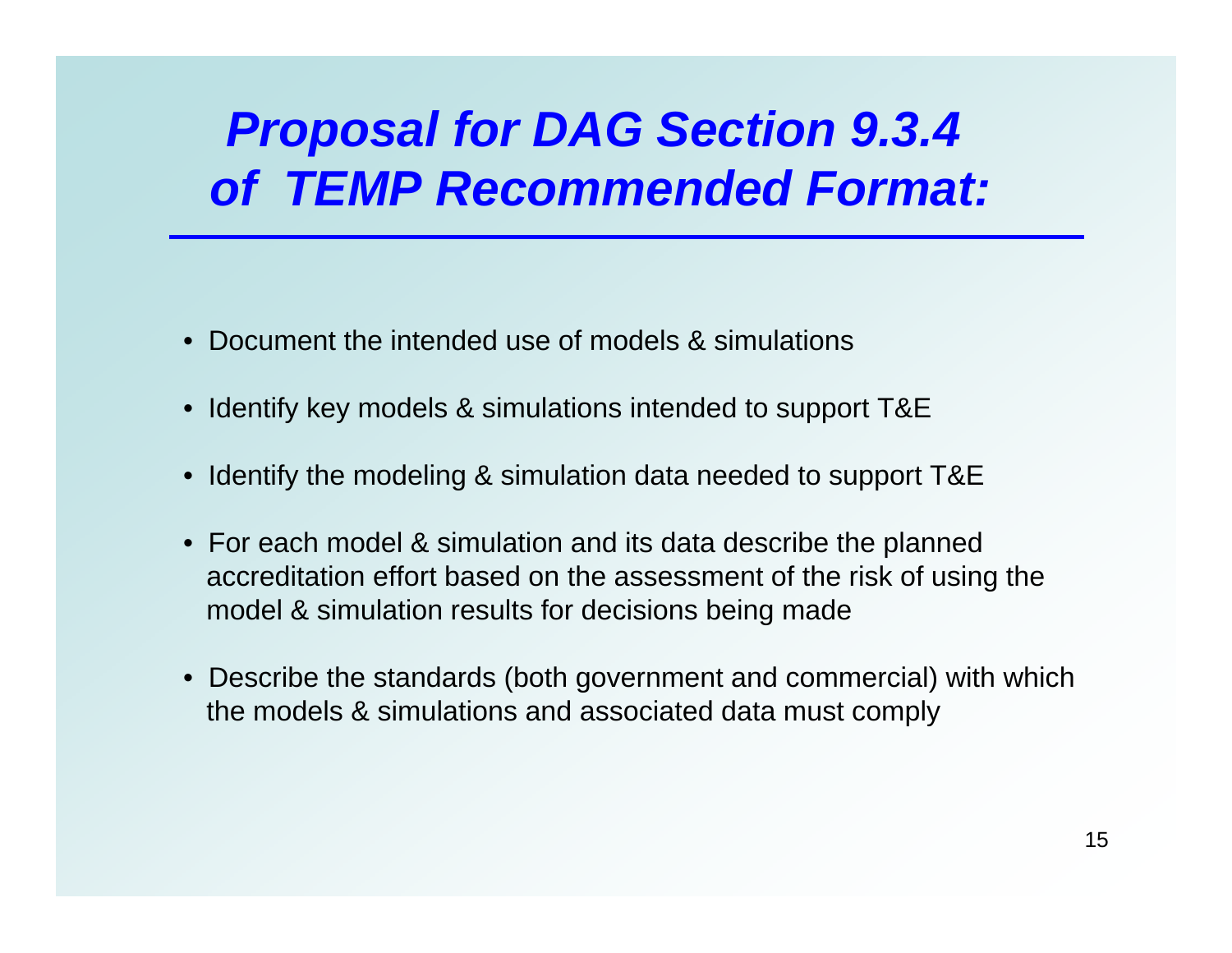# *Proposal for DAG Section 9.3.4 T&E Documentation Planning*

#### **Document the intended use of models & simulations by documenting:**

- Question(s) to be answered
- Decisions that will be made based on the results of the models & simulations
- The test objectives/critical operational issues the models & simulations will address
- The requirements for the use of the models & simulations
- Consequences resulting from erroneous outputs from the models & simulations
- Support resources required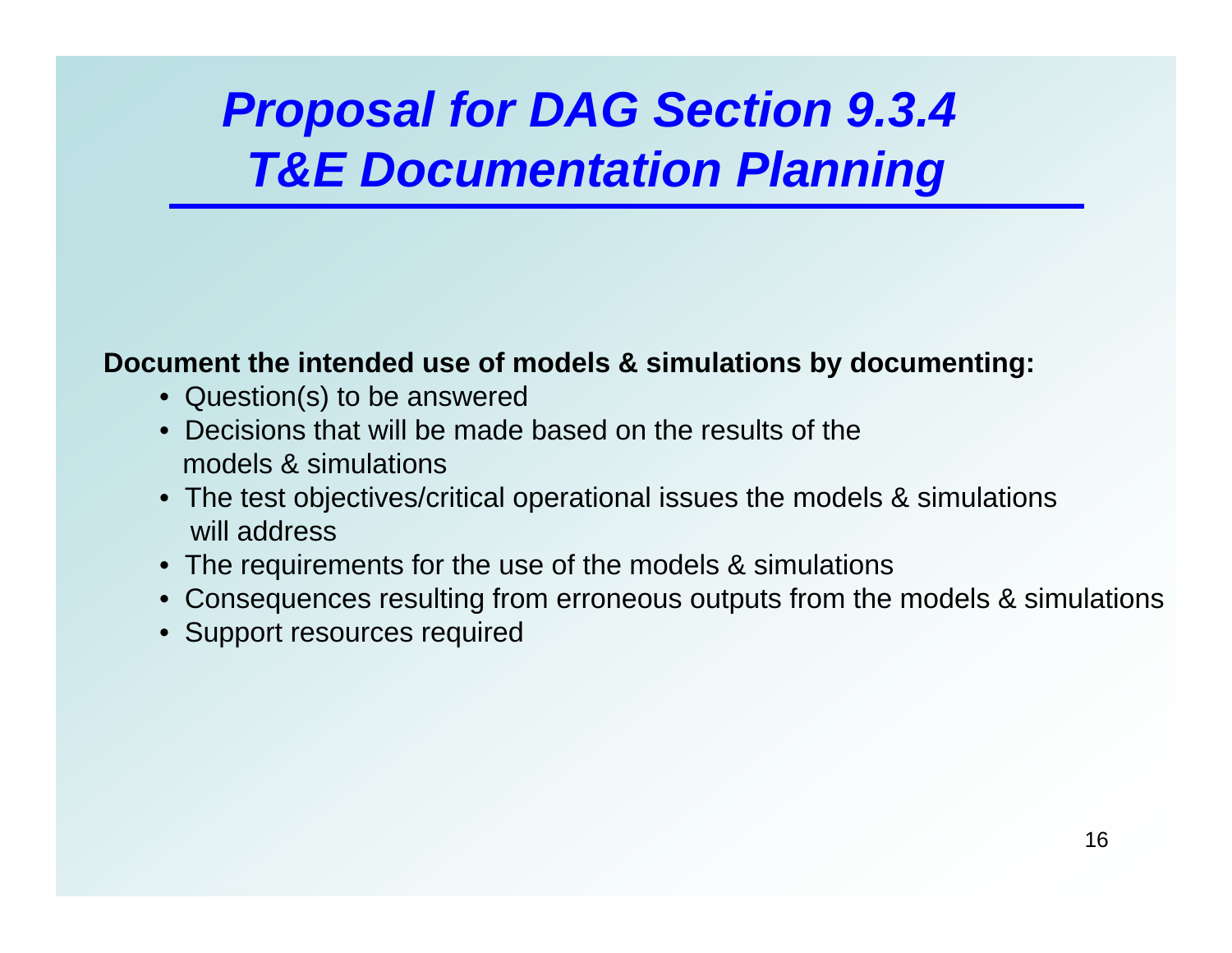# *Proposal for DAG Section 9.3.4 T&E Documentation Planning (cont.)*

### **Identify all M&S intended to support T&E** (1 of 2):

- Live, virtual, and constructive simulations; distributed simulations and associated architecture; federates and federations; emulators; prototypes; simulators; and stimulators
- Legacy systems, new developments, and modified or enhanced legacy models & simulations
- Models & simulations managed by Federally Funded Research and Development Centers, industry, academia, and other Federal or non-Federal government organizations
- Commercial-off-the-shelf and government-off-the-shelf models & simulations
- Model & simulation test resources including hardware-in-the loop, humanin-the-loop, and software-in-the-loop simulators; land-based, sea-based, air-and space-based test facilities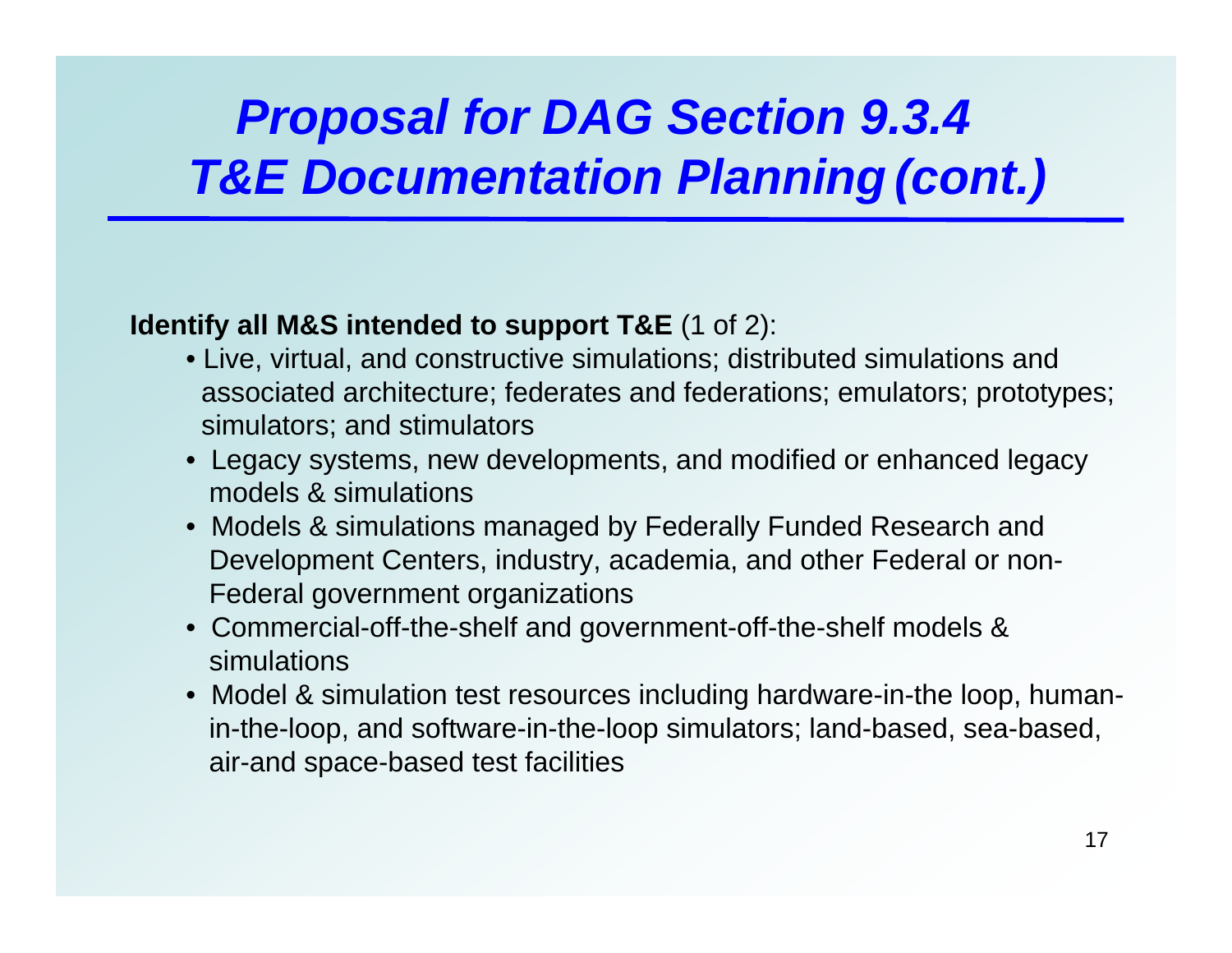# *Proposal for DAG Section 9.3.4 T&E Documentation Planning (cont.)*

### **Identify all M&S intended to support T&E** (2 of 2):

- Threat models, simulations, simulators, stimulators, targets, threat systems, & surrogates
- Synthetic countermeasures, test beds, environments, and battlespaces
- Models & simulations whether embedded in weapon systems, implemented as stand-alone systems, or integrated with other distributed simulations
- Test assets, test planning aids, and post-test analysis tools that address other than real time characteristics
- Infrastructure needed to conduct a (the) test(s) to include networks, integration software, data collection tools, etc.
- Provide descriptive information for each model & simulation resource:
	- Title, acronym, version, date, proponent
	- Assumptions, capabilities, limitations, risks, and impacts of the M&S
	- Availability for use to support T&E
	- Schedule for obtaining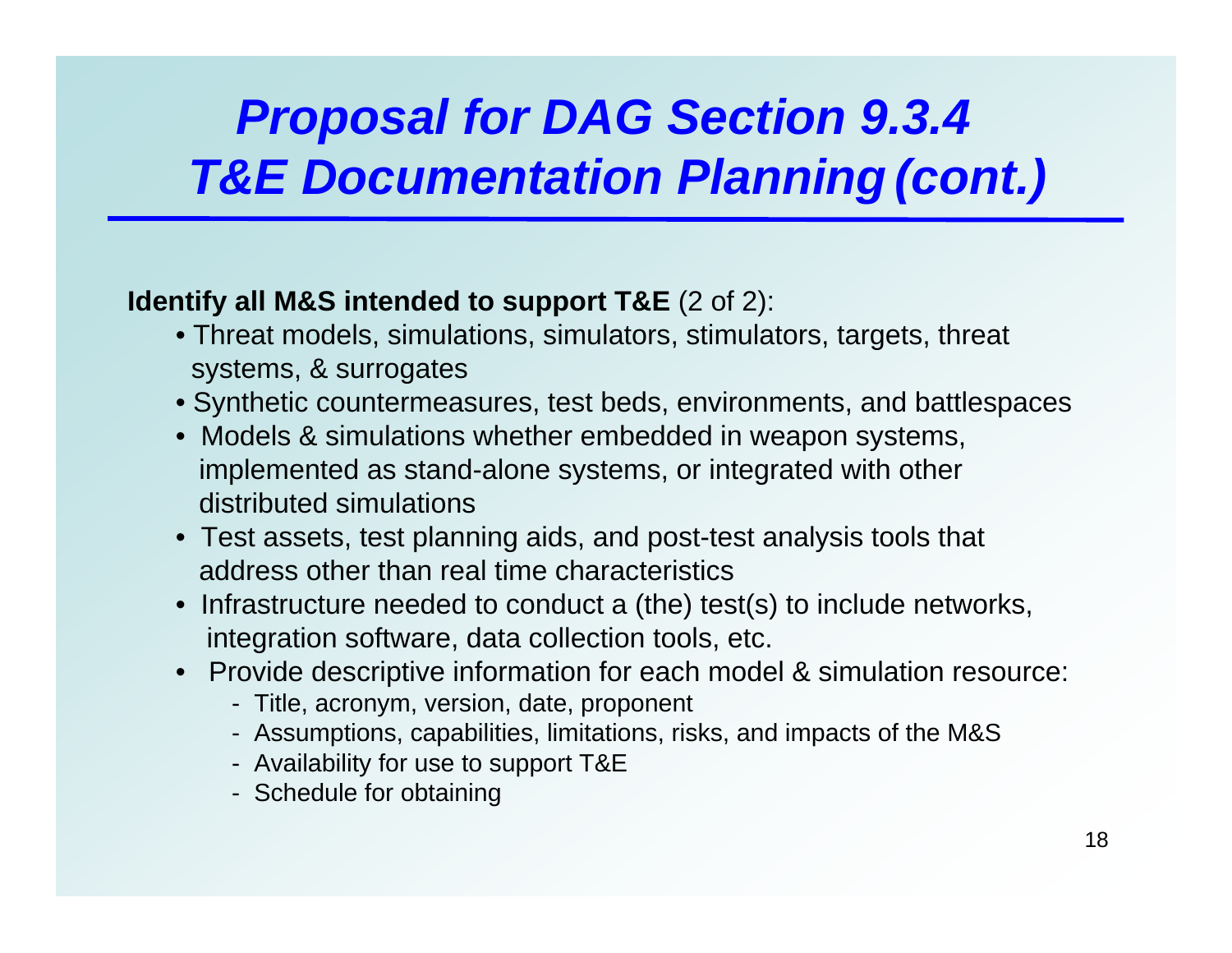# *Proposal for DAG Section 9.3.4: T&E Documentation Planning (cont.)*

### **Identify the modeling & simulation data needed to support T&E:**

- Describe the input data the models & simulations need to accept
- Describe the output data the models & simulations should generate
- Describe the data needed to verify & validate the models & simulations
- Provide descriptive information for each data resource:
	- Data title, acronym, version, date
	- Data producer (organization responsible for establishing the authority of the data)
	- Identify when, where, and how data was or will be collected
	- Known assumptions, capabilities, limitations, risks, and impacts
	- Availability for use to support T&E
	- Schedule for obtaining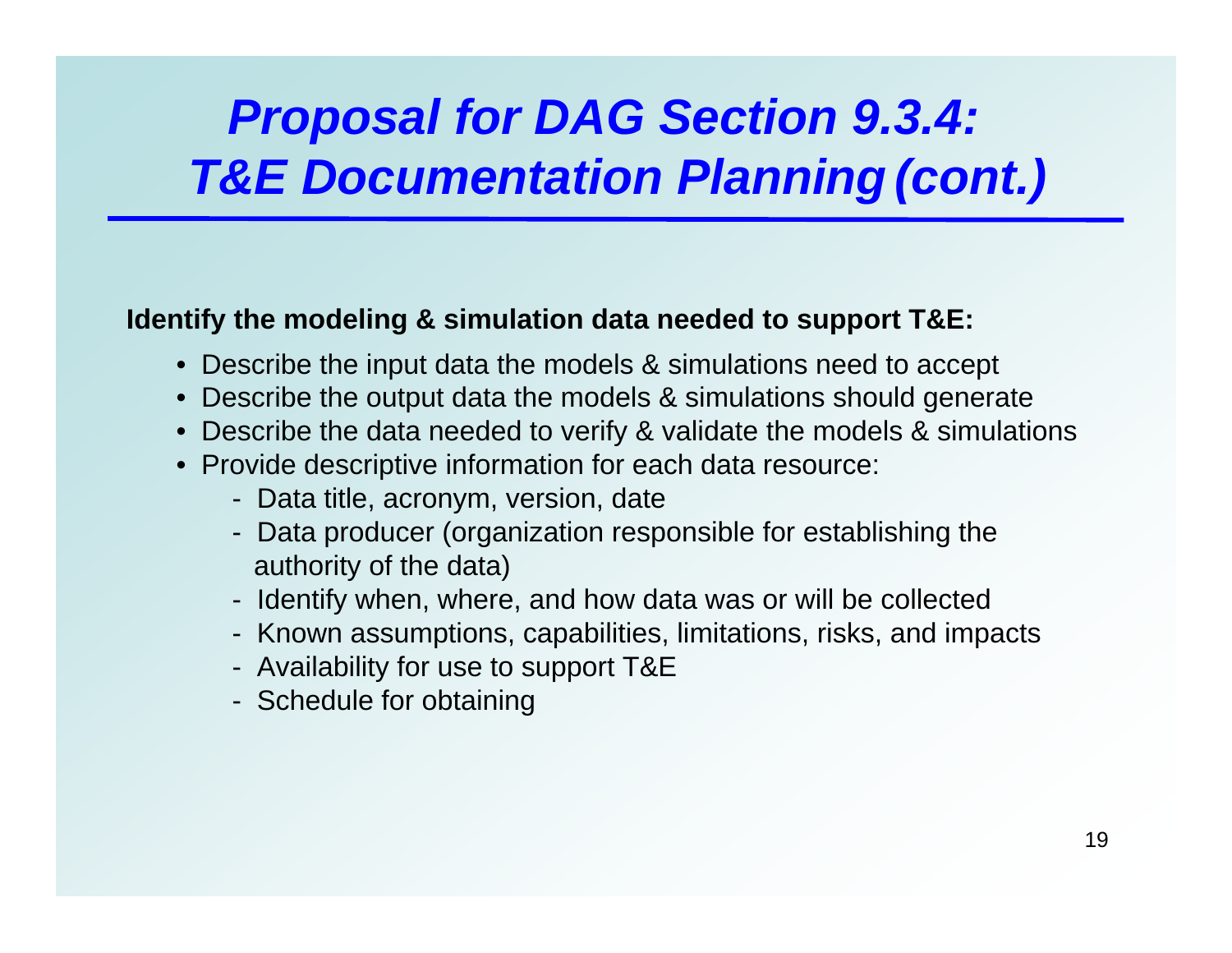### *Proposal for DAG Section 9.3.4 T&E Documentation Planning (cont.)*

**For each model & simulation and its data describe the planned accreditation effort based on the assessment of the risk of using the model & simulation results for decisions being made**

- Explain the methodology for establishing confidence in the results of models & simulations
- Document historical source(s) of verification, validation and accreditation (VV&A) in accordance with DoDI 5000.61
- Provide the schedule for accrediting prior to their use to support T&E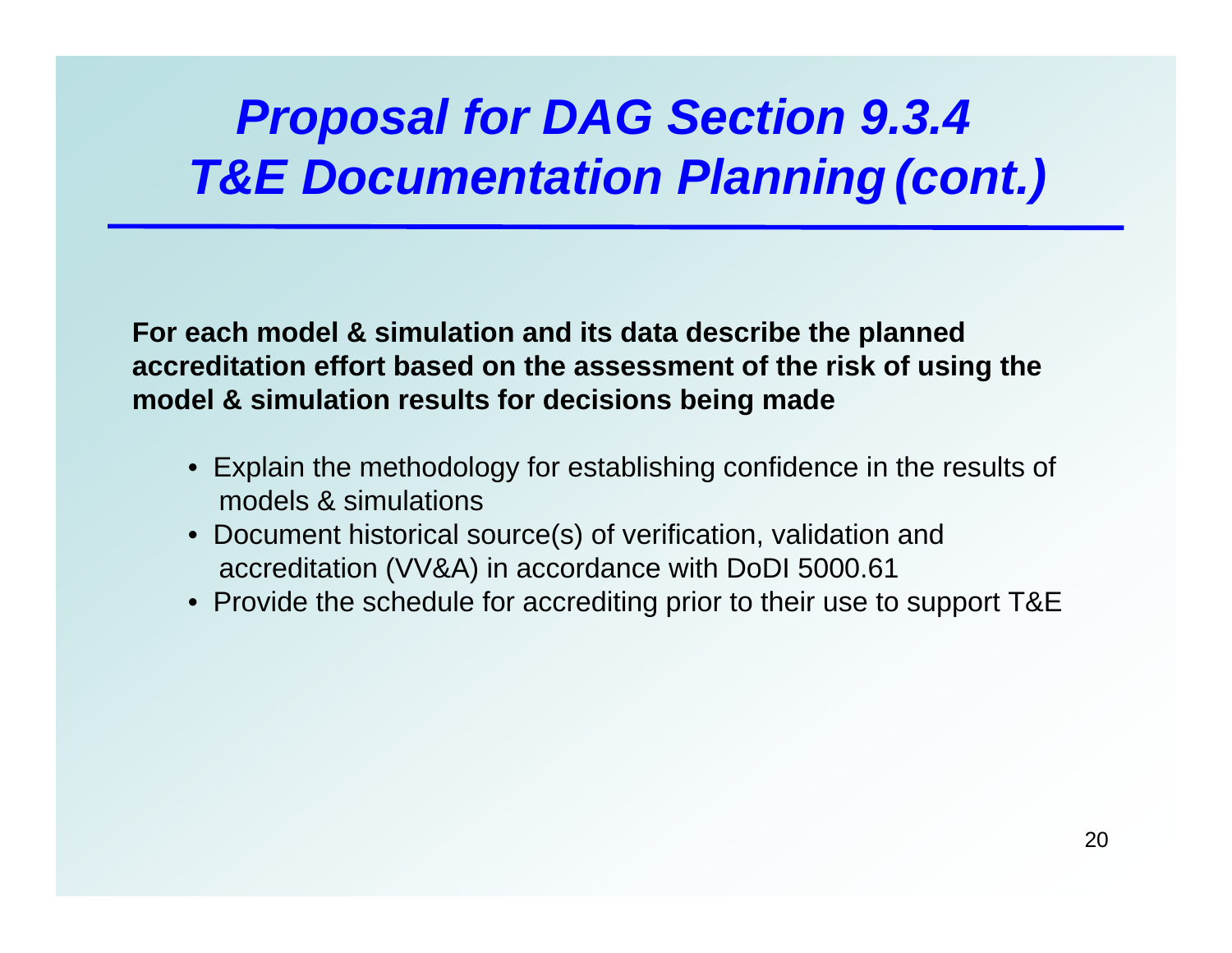### *Proposal for DAG Section 9.3.4 T&E Documentation Planning (cont.)*

**Describe the standards (both government and commercial) with which the models & simulations and associated data must comply**

- Information technology standards identified in the DoD Information Technology Standards Registry (<https://disronline.disa.mil/>)
- Standards identified in the DoD Architecture Framework Technical Standards Profile (TV-1) and Technical Standards Forecast (TV-2)
- Modeling & Simulation Standards and Methodologies (<http://assist.daps.dla.mil/>)
- Data standards
- VV&A standards:
	- IEEE Std 1516.4TM -2007, IEEE Recommended Practice for VV&A of a Federation—An Overlay to the High Level Architecture Federation Development and Execution Process
	- IEEE Std 1278. 4TM -1997(R2002), IEEE Recommended Practice for Distributed Interactive Simulation - VV&A
	- MIL-STD-3022 DoD Standard Practice for Model & Simulation <sub>21</sub> **VV&A Documentation Templates**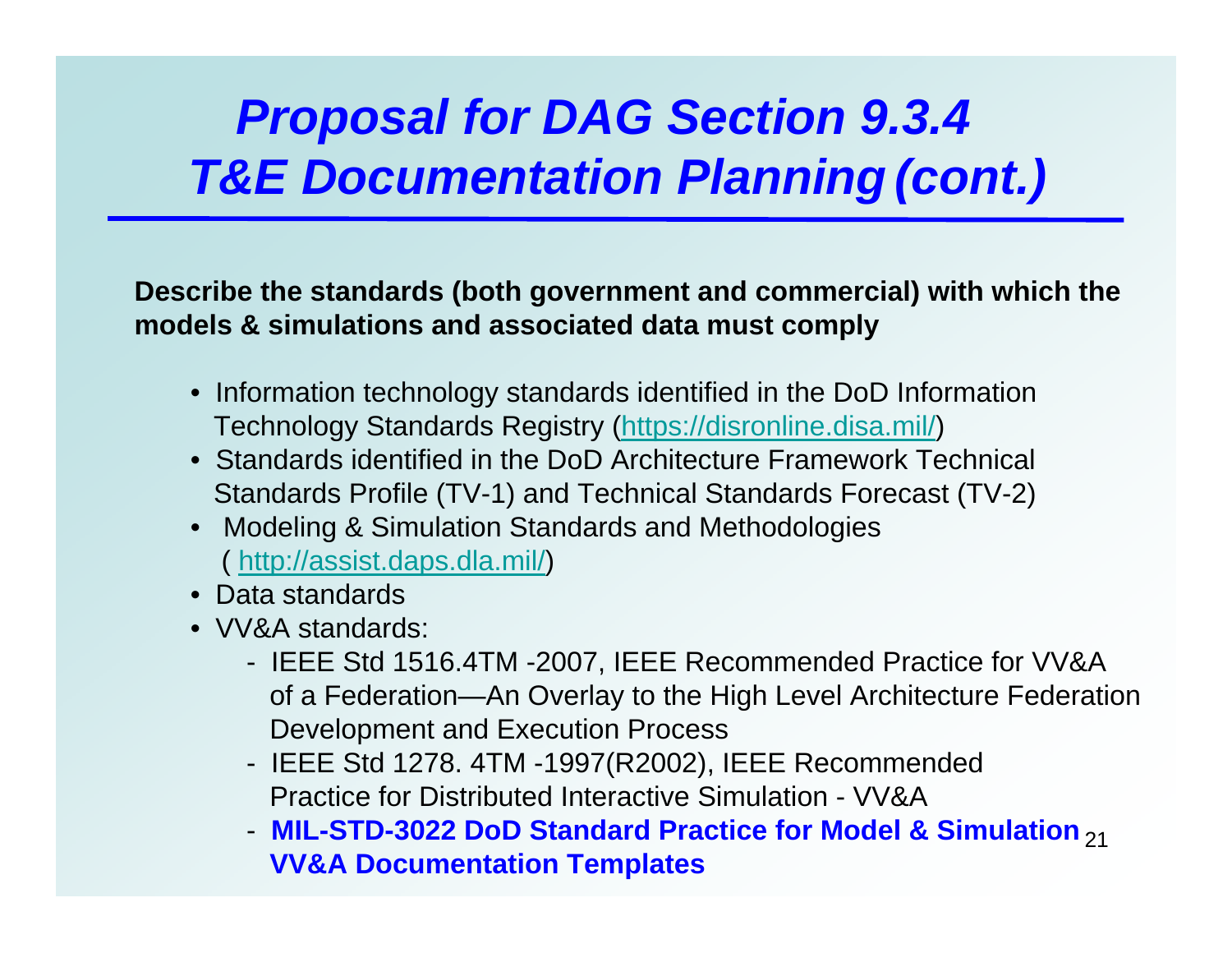

Incorporating the use of modeling & simulation planning into the TEMP:

- Responds to new T&E policy to plan for using models & simulations in support of the testing process.
- Supports the DT&E initiative to incorporate planning for modeling & simulation in the TEMP.
- Addresses recognized needs in the Acquisition M&S Master Plan
- Provides a thought process for a program manager to think about planning for the use of models and simulations to support the testing process

Currently this is still work in progress.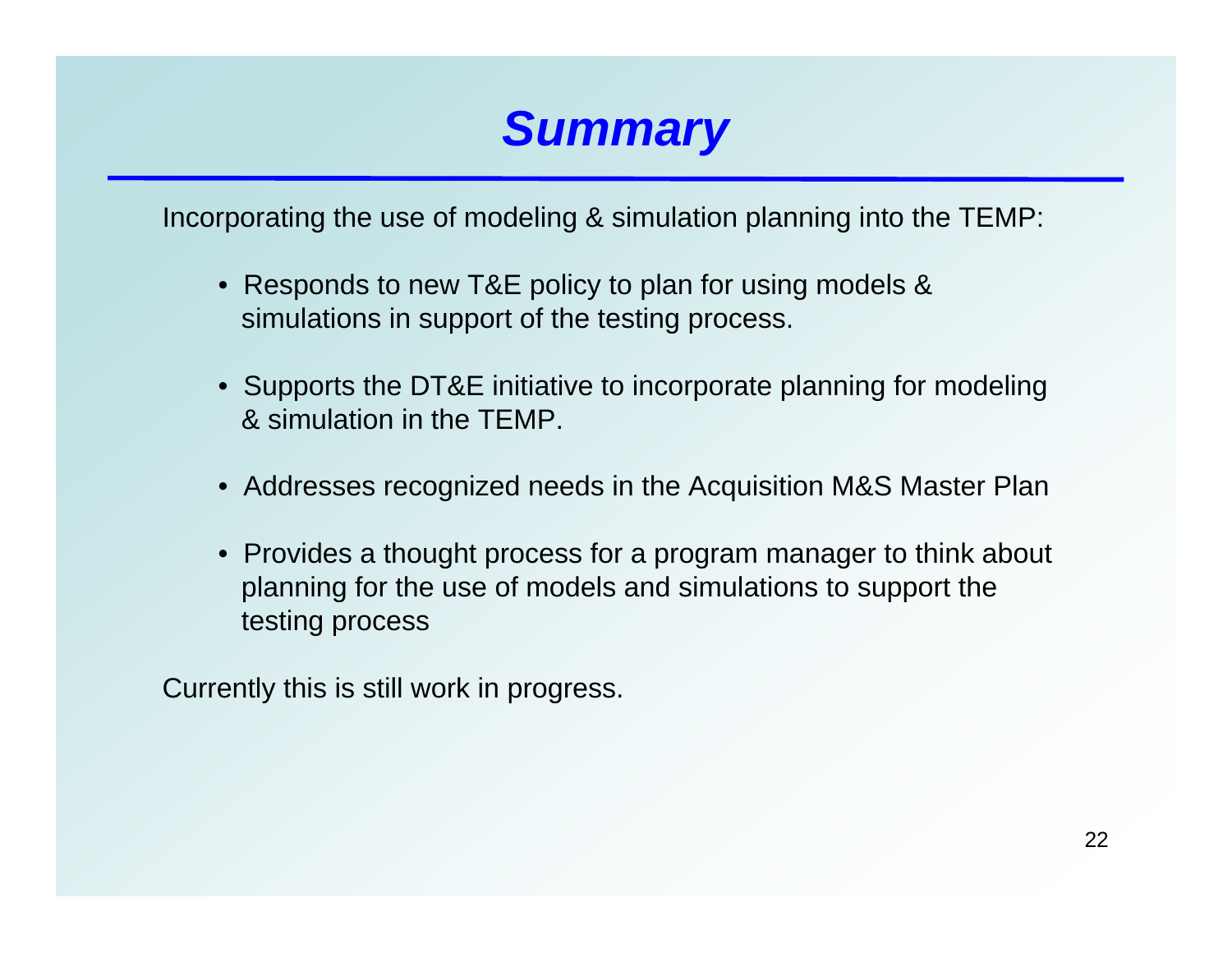# **Back Ups**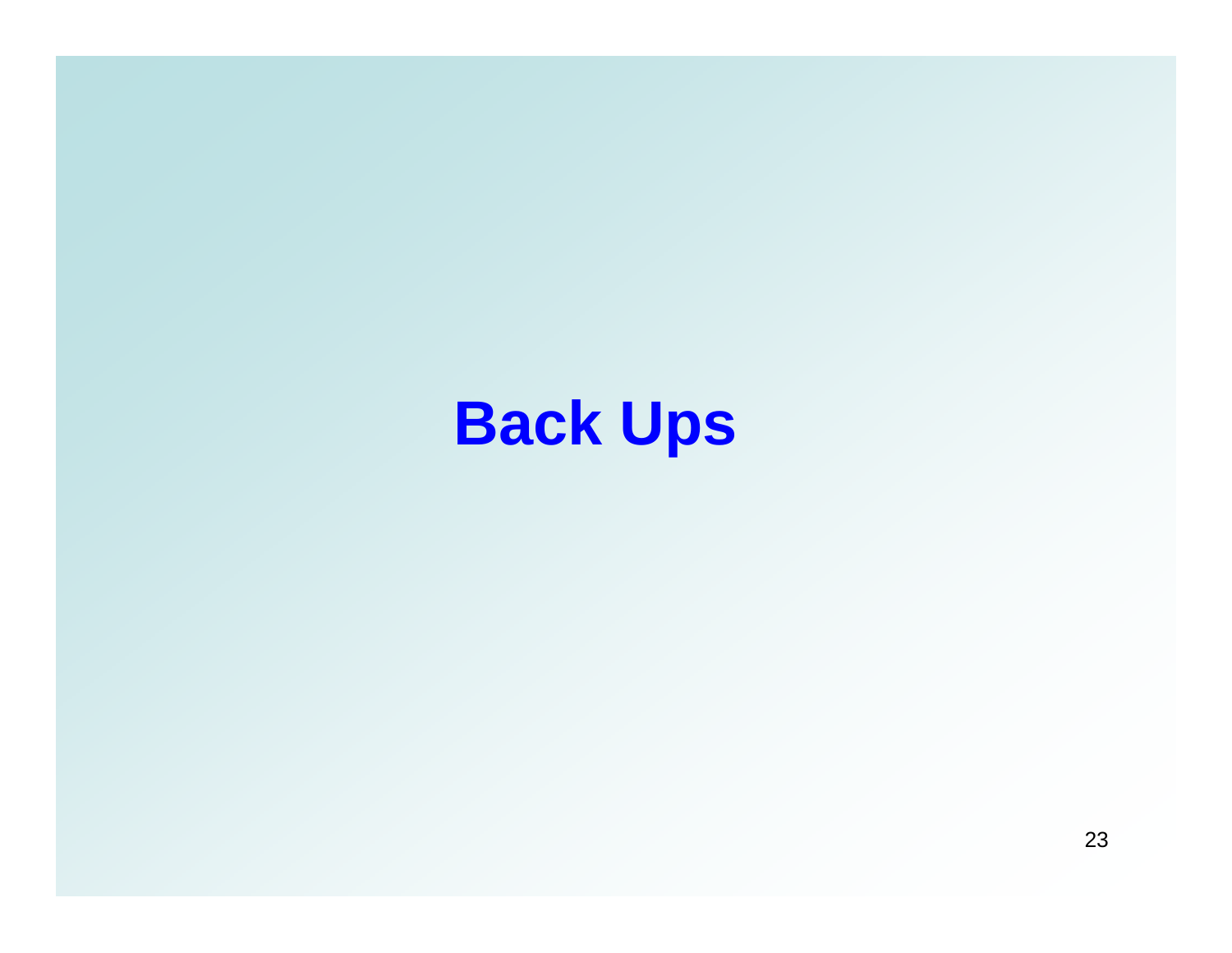### *Current Recommended TEMP Format (DAG 9.10)*

#### **2. PART II-INTEGRATED TEST PROGRAM SUMMARY**

- b. Management
	- (2) Identify the T&E WIPT structure, to include the sub-T&E WIPTs, such as a M&S or Reliability, with their participating organizations.

#### **3. PART III-DEVELOPMENTAL TEST AND EVALUATION OUTLINE**

- b. Future Developmental Test and Evaluation.
	- (3) …. List all M&S to be used to help evaluate the system's performance, explain the rationale for their credible use and provide their source of verification, validation and accreditation (VV&A).

#### **4. PART IV-OPERATIONAL TEST AND EVALUATION OUTLINE**

- c. Future Operational Test and Evaluation
	- (3) …. Whenever M&S are to be used: identify the planned M&S; explain how they are proposed to be used; and provide the source and methodology of the VV&A underlying their credible application for the proposed use.

#### **5. PART V-TEST AND EVALUATION RESOURCE SUMMARY**

- a. … Identify the following test resources:
	- (4) *Threat Representation:* Subject each representation of the threat (target, simulator, model, simulation or virtual simulation) to validation procedures to establish and document a baseline comparison with its associated threat and to determine the extent of the operational and technical performance differences between the two throughout the life cycle of the threat representation.
	- usage. Identify the M&S Proponent, the V&V Agent, and the Accreditation Agent for intende $\overline{\text{d}}\text{4}$ ser. *(7) Simulations, Models and Testbeds: …* Identify the M&S to be used, including computer-driven simulation models and hardware/software-in-the-loop test beds. However, provide the discussion of how these<u> M&S</u> will be used in Parts III and IV. Identify the resources required to accredit their